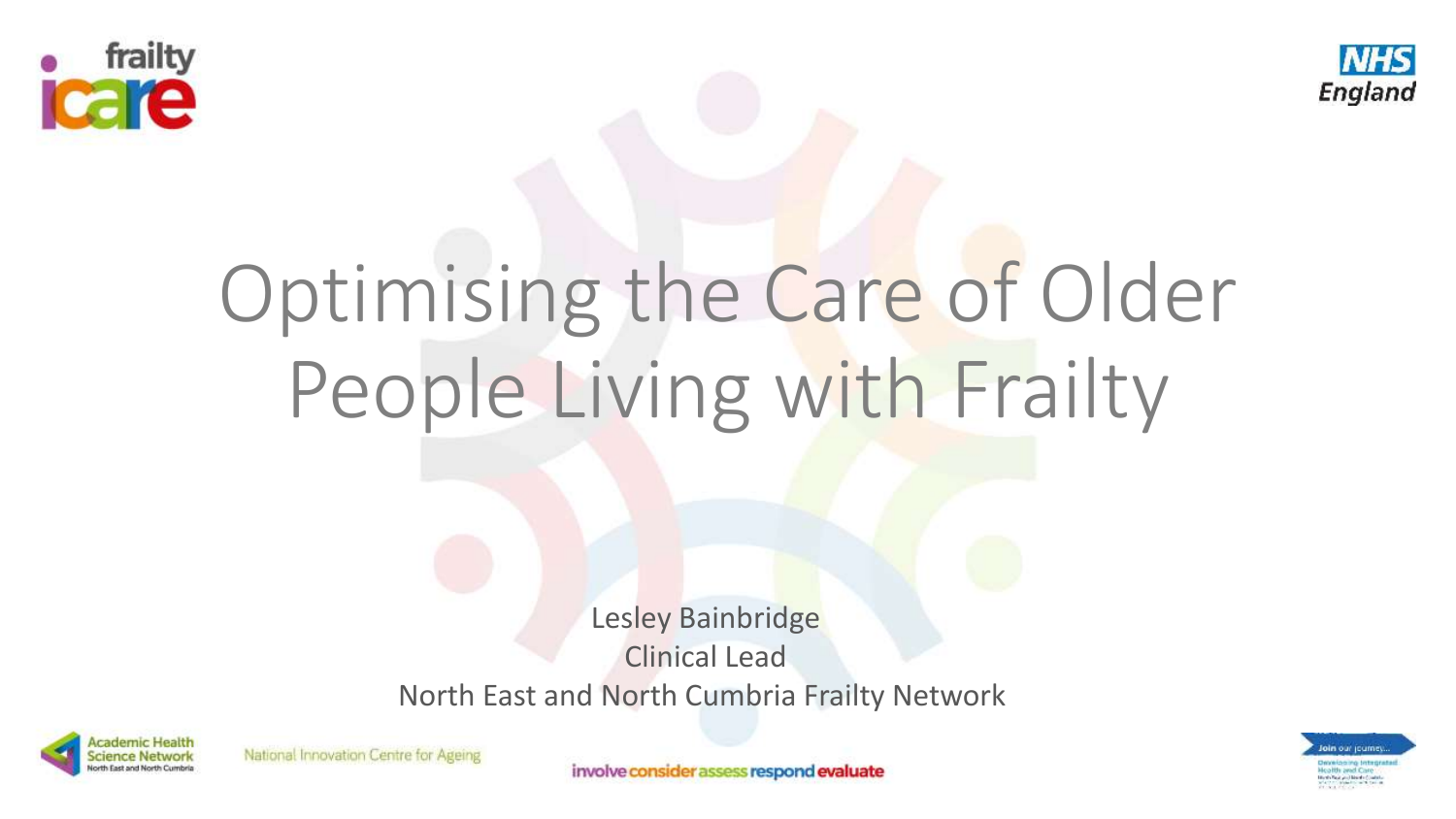#### The situation

- Ageing population specifically increasingly complex needs
- Older people are biggest consumers of care yet are the group most likely to have unmet need

# HEADLINES murdered at least 215 of his patients **between 1974 and 1998**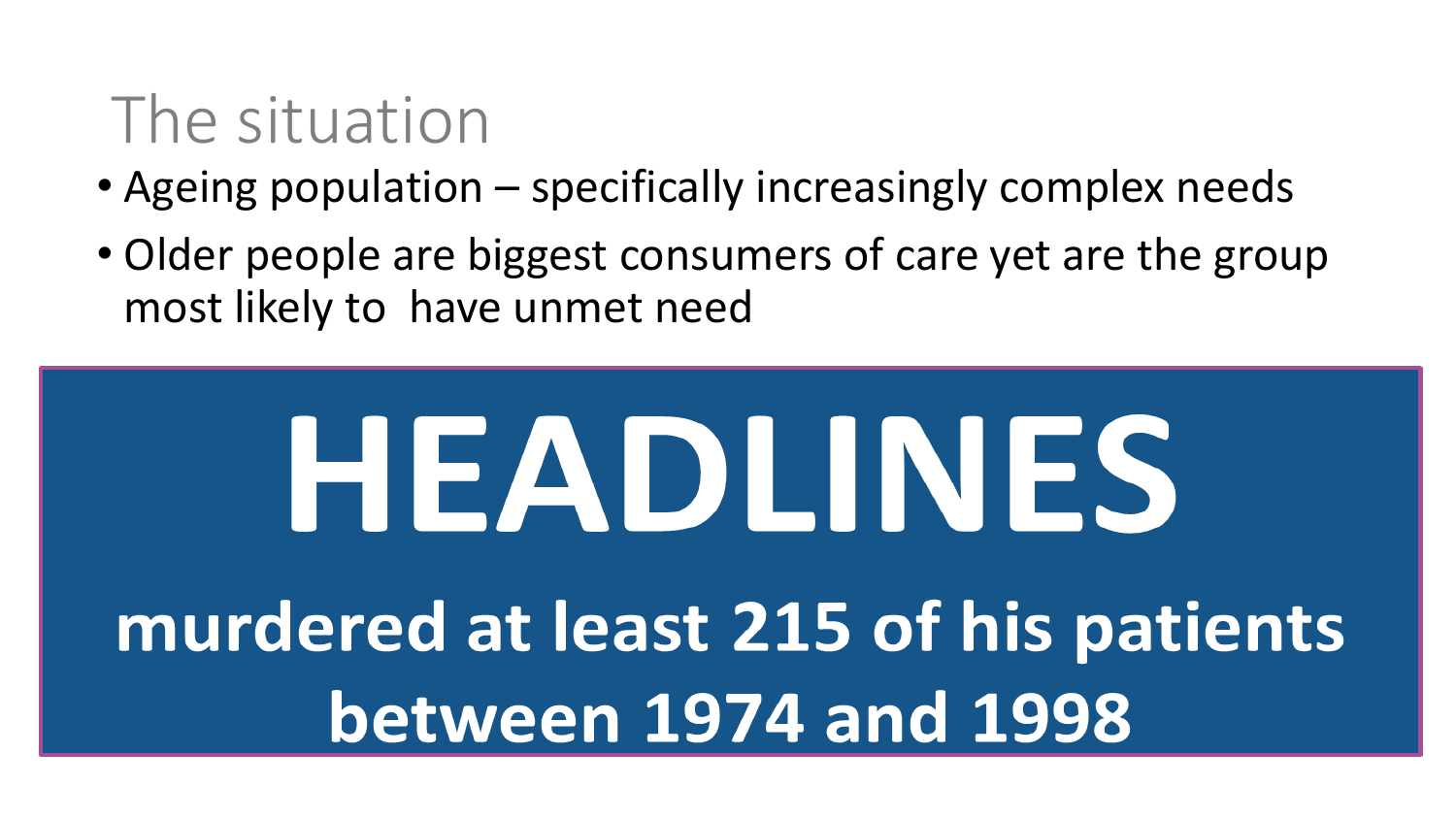### The solution

- •Understand frailty
- •Understand the people



- •Identify the needs to be met
	- design, deliver and evaluate services
	- develop the workforce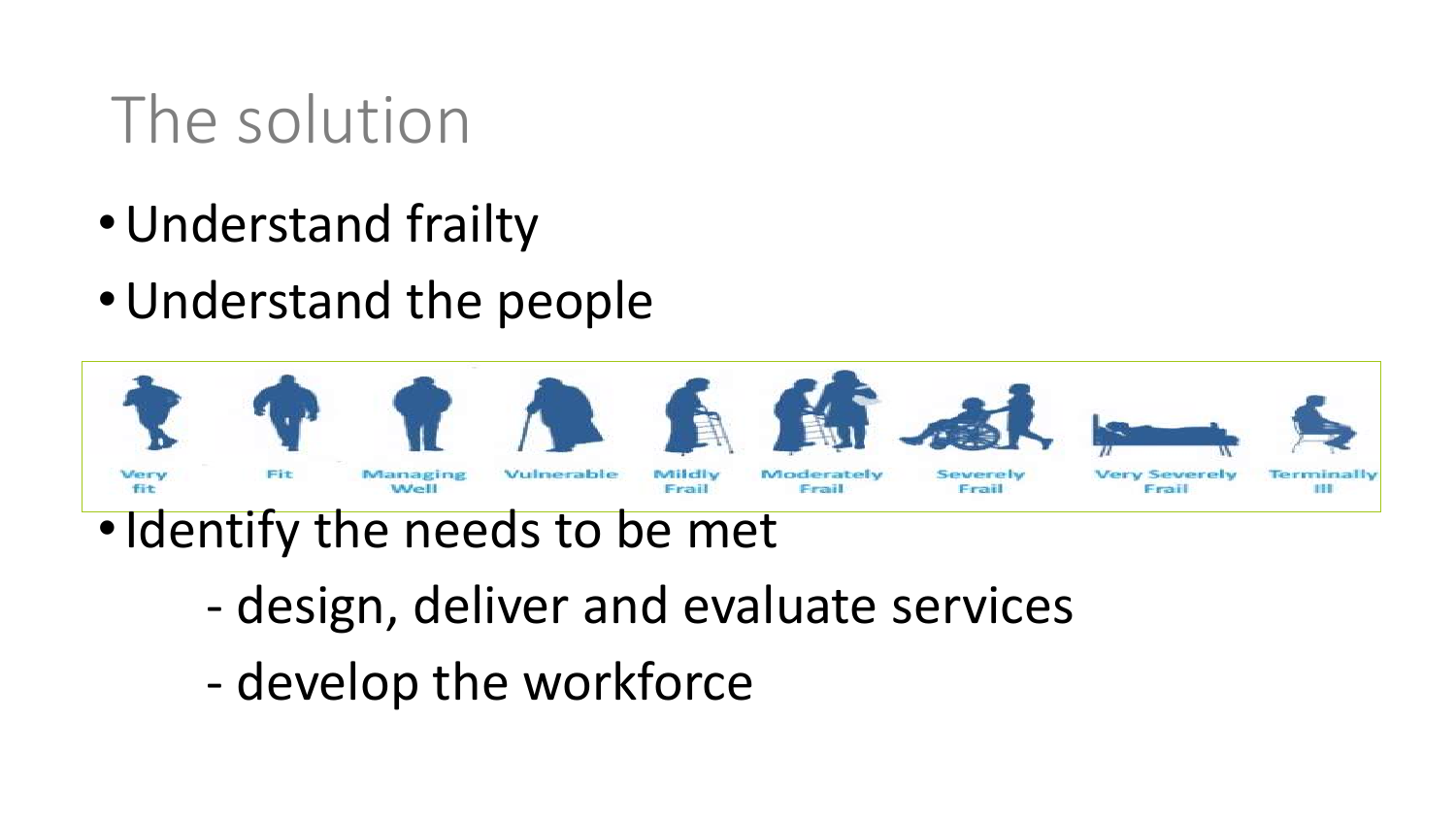## **The challenge**



#### **society generally holds a negative view of ageing**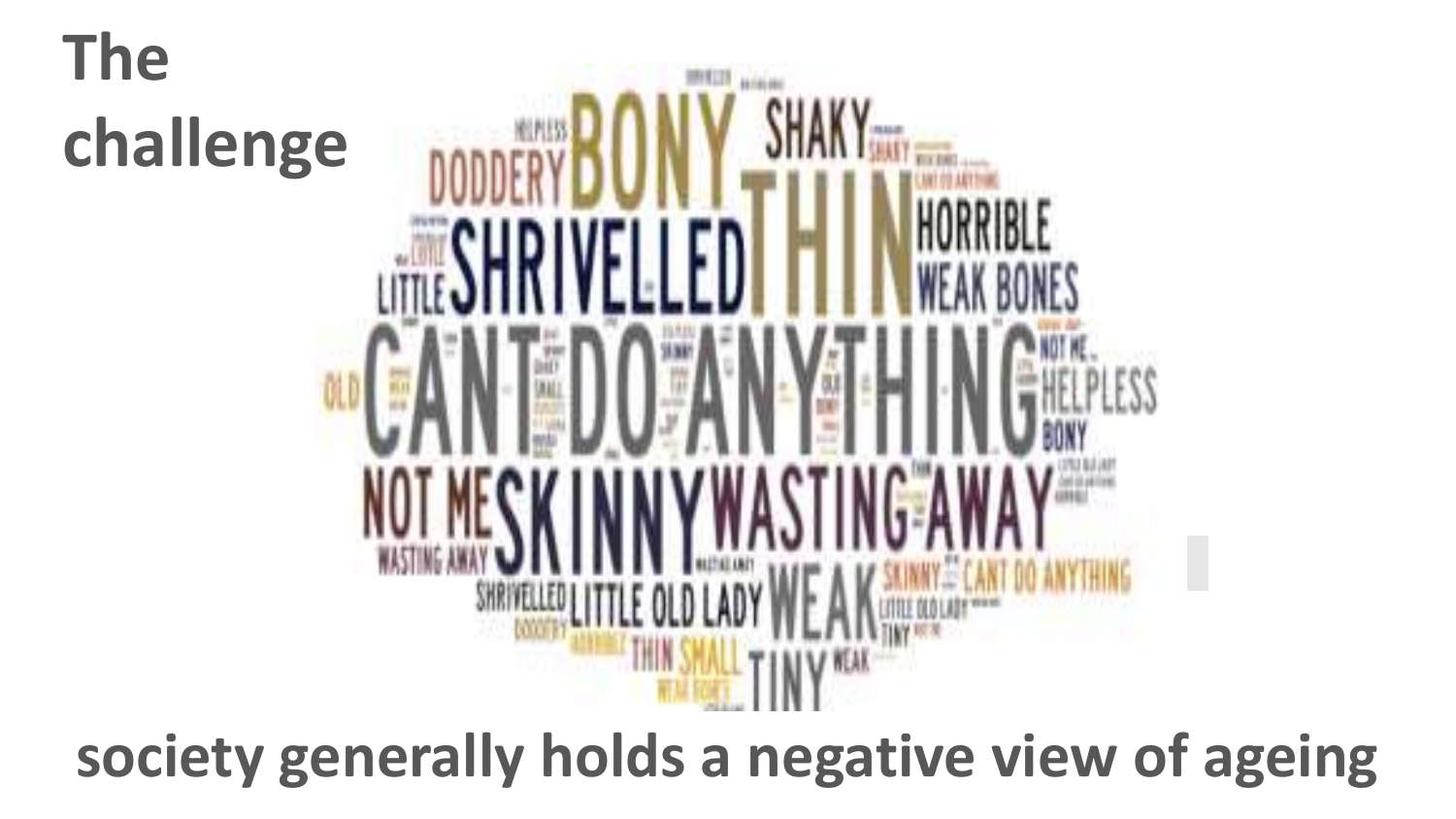#### The anomaly



- Researching this vulnerable group is challenging but is essential
- Differences in manifestations of ageing reflect differences in genes and environment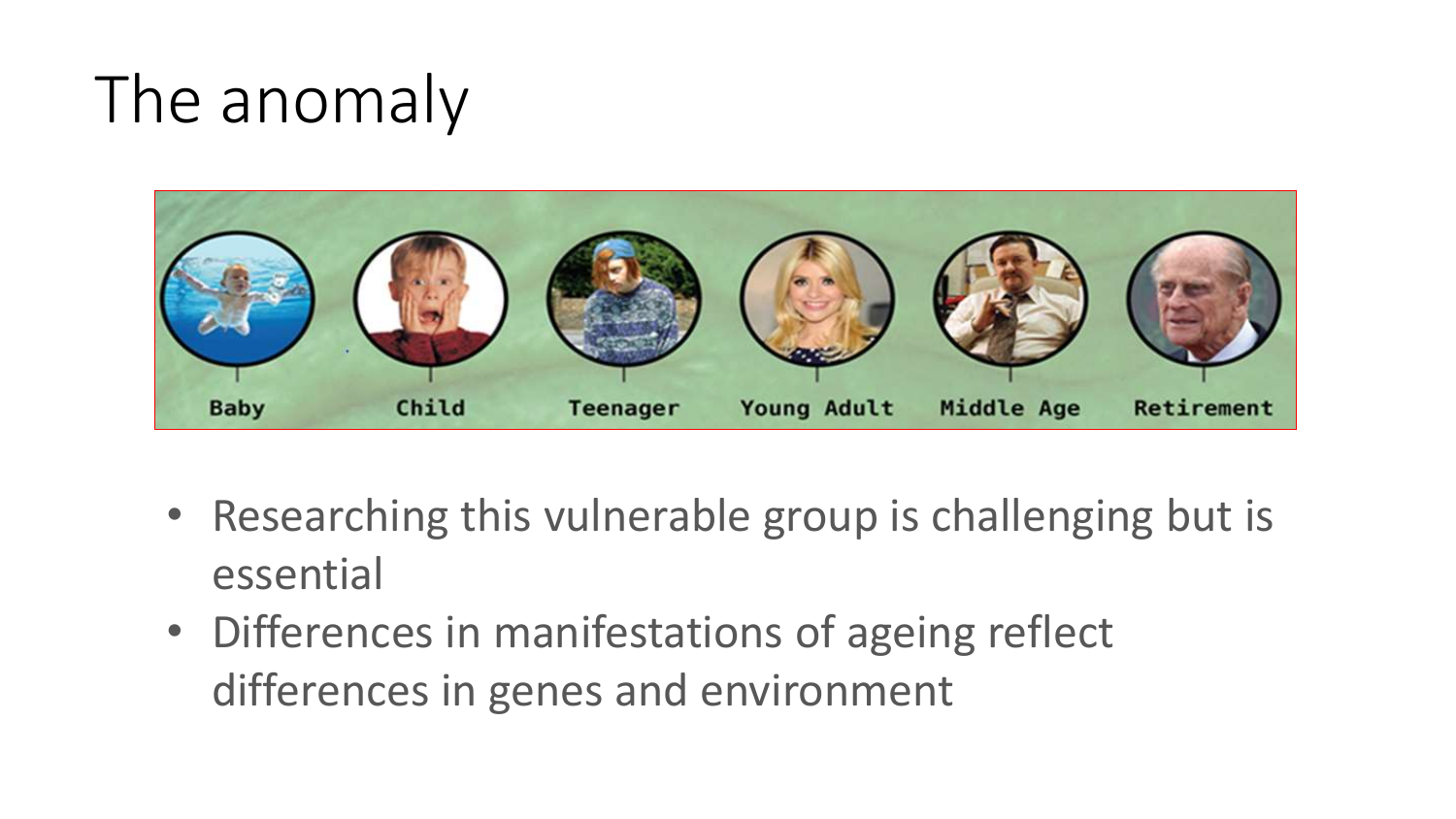Jackie's Story

 $\widehat{\phantom{a}}$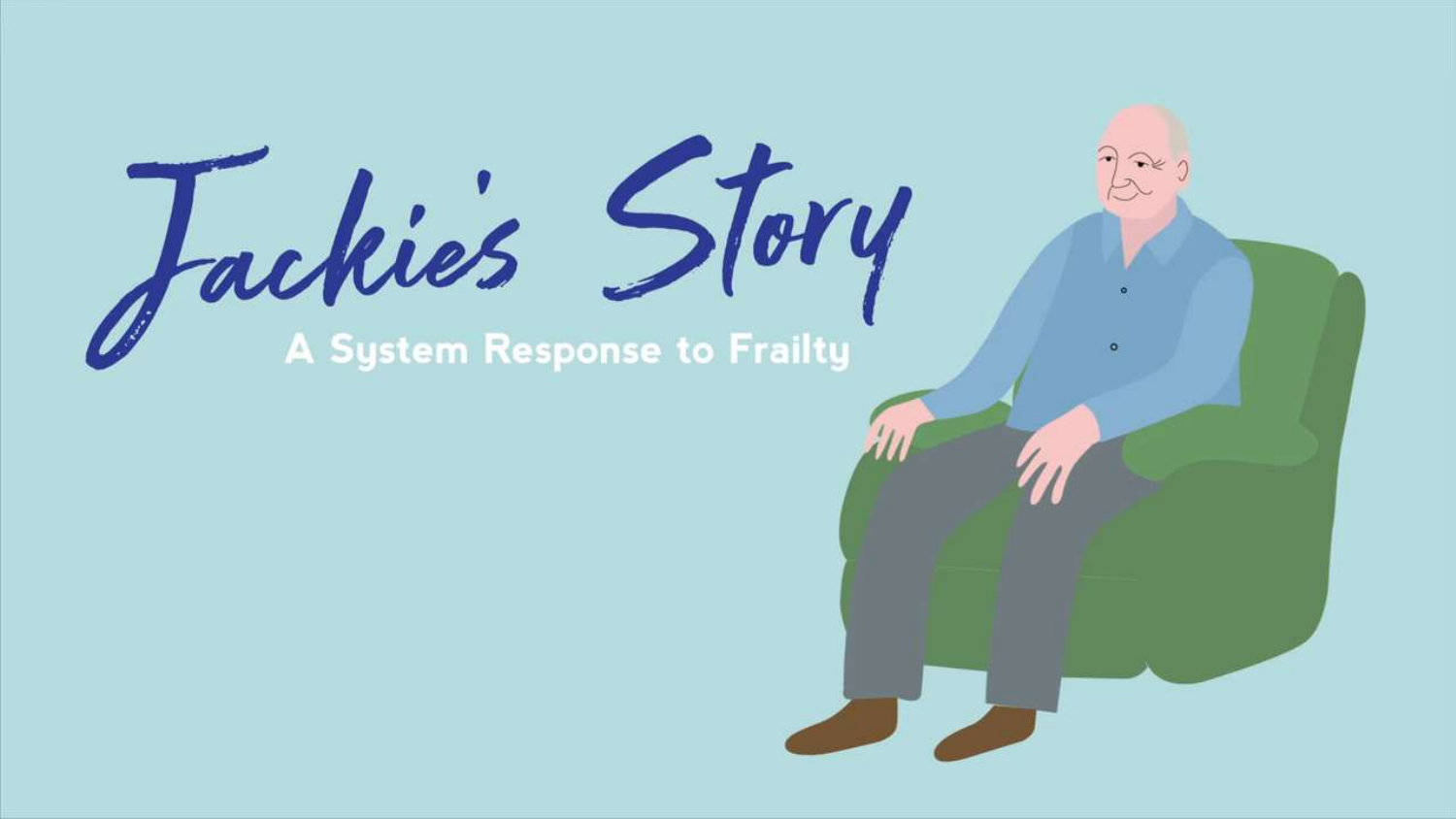## Jackie's Journey

<https://vimeo.com/350962994>

- CGA
- MDT
- understand social context
- managing occupation in later life likes and function
- long primary care relationship
- access to specialists
- case management
- rapid response
- family carer support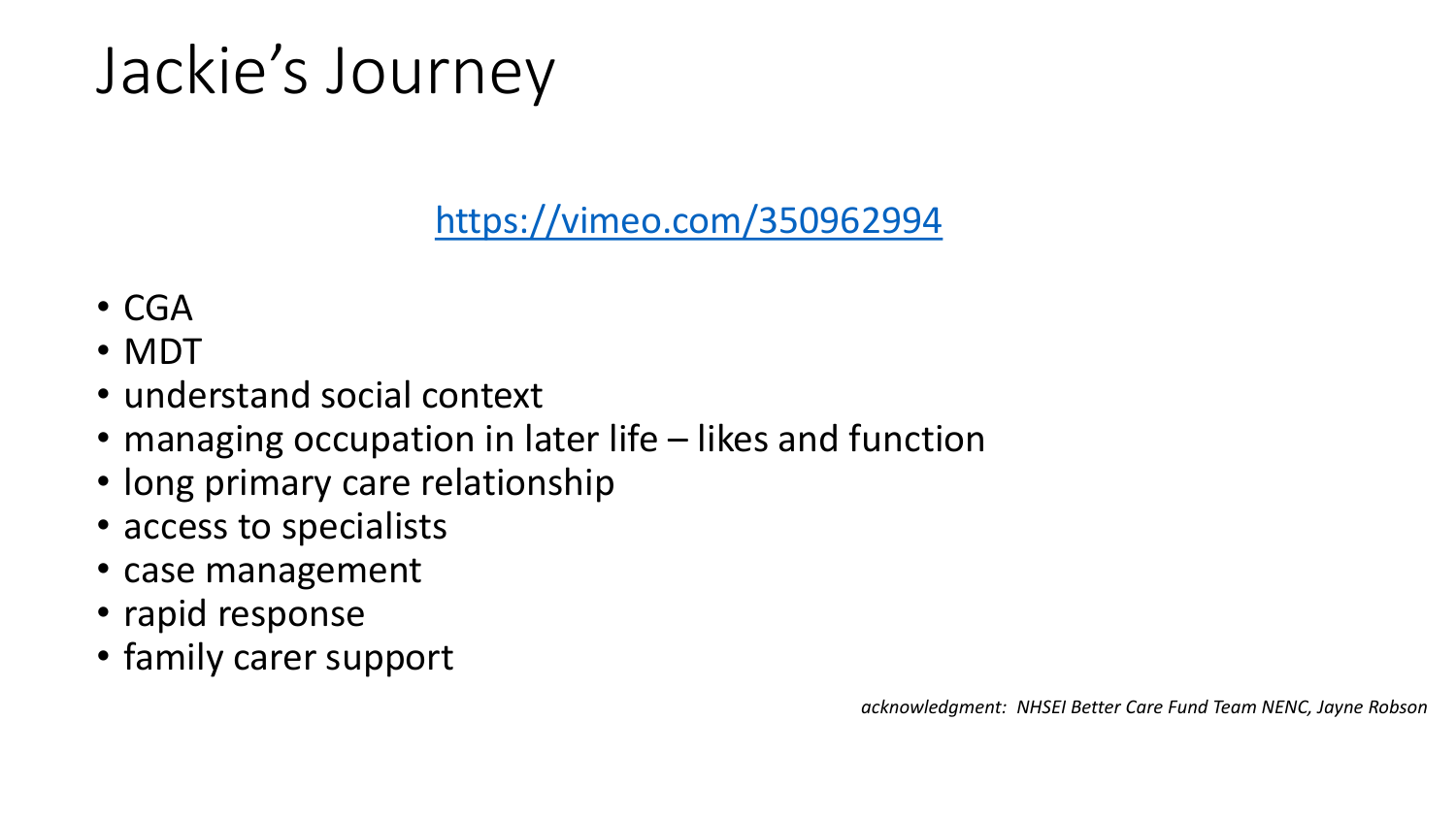#### The celebration – complex needs provides digital opportunity

#### • **Communication**

- *- between services to share information*
- *- between people to reduce isolation*
- *- between care giver & care receiver to measure, record & report*
- **Identify needs**
	- *aggregate data to note level of frailty*
	- *- analysis of patient and population data*
- **Evaluate** 
	- *quality assurance*
	- *- audit*